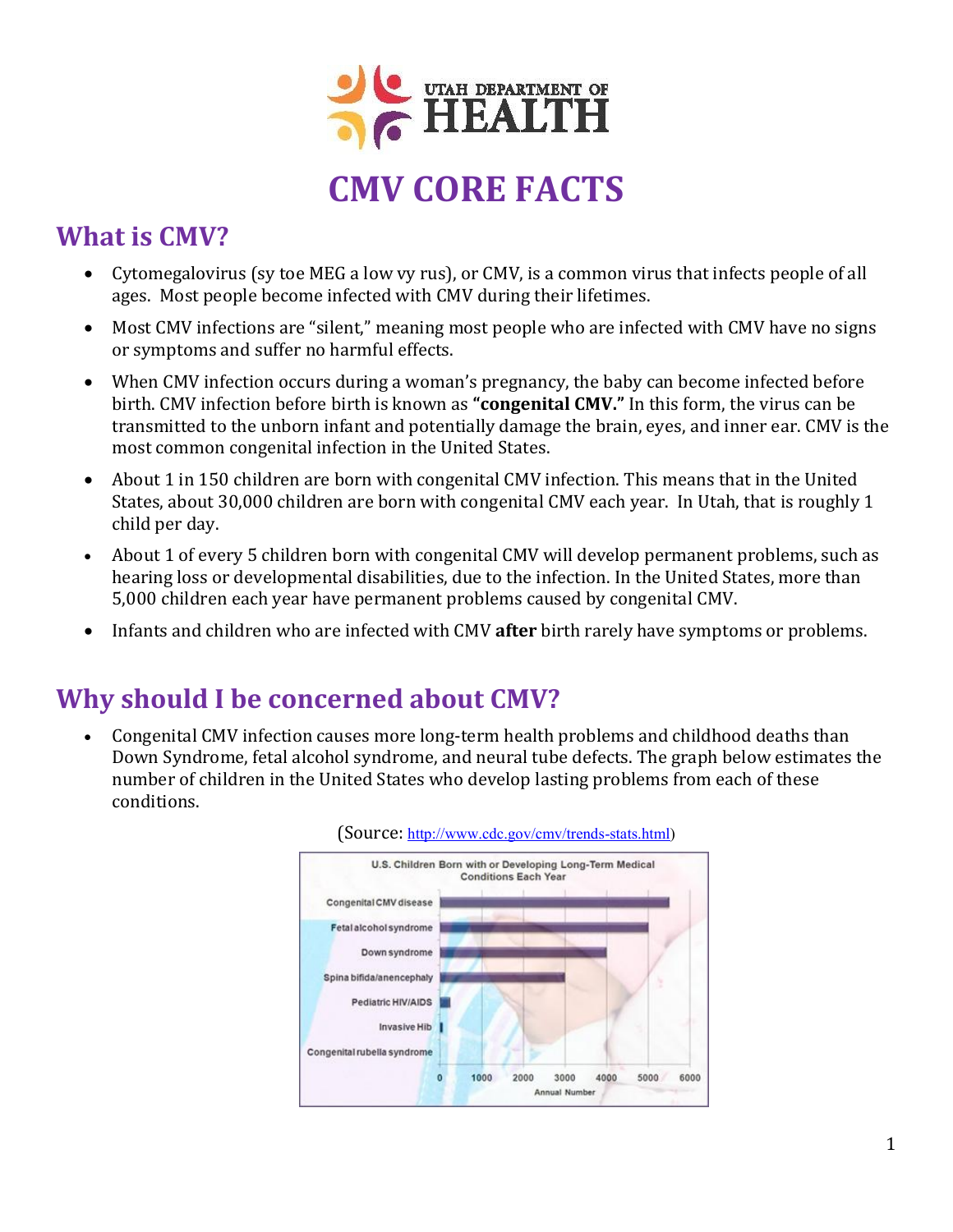- CMV is the leading **preventable** viral cause of developmental disabilities.
- Permanent health problems or disabilities due to congenital CMV infection can include:
	- o Hearing loss
	- o Vision loss
	- o Developmental disability
	- o Small head size
	- o Lack of coordination
	- o Seizures
- Children with congenital CMV infection are more likely to have permanent disabilities if they had signs or symptoms of CMV infection at birth.
- Some children with congenital CMV infection who appear healthy at birth will have a normal newborn hearing screening, but can still develop hearing loss later. It is particularly important that these babies be monitored closely. See **"Congenital CMV and Hearing Loss"**.

# **Am I at risk for CMV?**

- The risk of getting CMV through casual contact is very small.
- The virus is generally passed from infected people to others through direct contact with body fluids, such as urine or saliva.
- CMV is not easily spread; fewer than 1 in 5 parents of children who have CMV become infected over the course of a year.
- Healthy adults face little risk of getting seriously sick from CMV infection.
- Persons who work closely with children in settings such as child care facilities may be at greater risk of CMV infection than persons who do not work in such settings. There are certain steps everyone can take to reduce their risk of exposure to CMV and other infection. Refer to "**What can I do to reduce my likelihood of getting CMV?"**.
- Women who are pregnant or plan to become pregnant and who have close contact with young children should discuss their risk for CMV infection with their medical provider.
- Although CMV is spread through contact with infected body fluids, including urine and saliva, the risk of CMV infection among healthcare workers appears to be no greater than that among the general public. This may be due to standard precautions taken by healthcare providers such as frequent hand-washing or wearing gloves to avoid contact with body fluids.

## **How do I know if someone has CMV?**

- Most healthy children and adults infected with CMV have no symptoms and may not even know that they have been infected.
- People may develop a mild illness when they get infected and may have the following symptoms: fever, sore throat, fatigue, and swollen glands. Since these are also symptoms of other common illnesses, most people don't realize that they have been infected with CMV.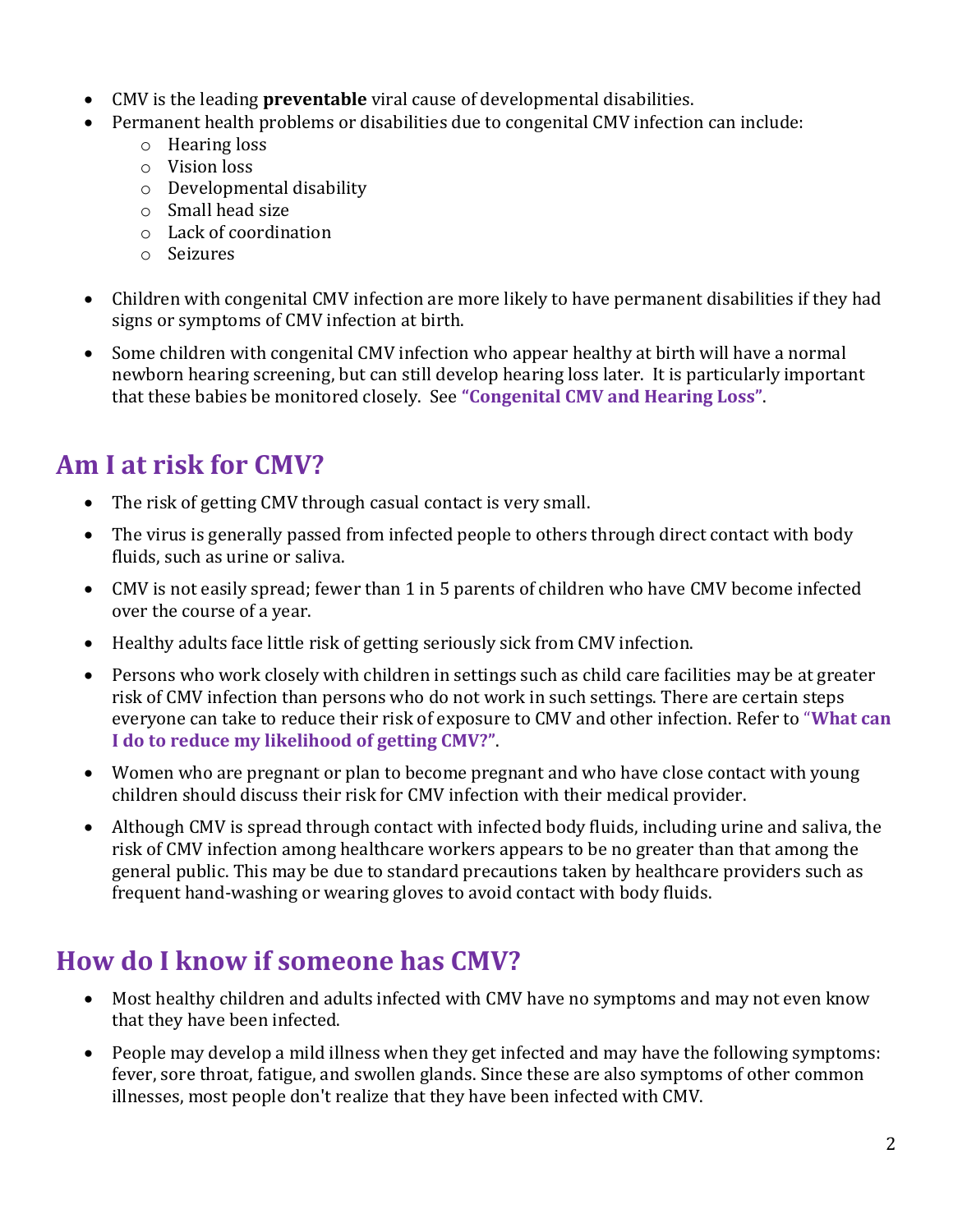- Most CMV infections are not diagnosed because CMV usually causes few, if any, symptoms. A blood, saliva, or urine test can tell whether a person has ever been infected with CMV.
- CMV infection at birth (congenital CMV infection) can be diagnosed in an infant if the virus is detected in his or her urine, saliva, or blood within 2-3 weeks after birth.
- Infants, children, and adults are not routinely tested for CMV infection.

#### **Is there a treatment for CMV?**

- Healthy people who are infected with CMV but who have no symptoms do not require medical treatment.
- There is no drug licensed to treat congenital CMV infection. There are limited data on the use of antiviral medications in infants with symptomatic congenital CMV infection. Studies are ongoing to determine what types of therapy are of greatest benefit to CMV-infected infants. Infants with suspected congenital CMV infections should be evaluated by physicians who specialize in these infections.
- Pediatricians and other specialists play an important role in making sure that children with congenital CMV infection are assessed and treated as needed.
- Some children with congenital CMV infection who appear healthy at birth can still develop hearing loss over time. It is particularly important that such babies be monitored closely. If you know your baby was born with CMV infection, it is important to have his or her hearing tested regularly by an audiologist with pediatric expertise.
- If an infected baby with congenital CMV appears healthy at birth (considered an asymptomatic infection), it is unlikely that there will be vision problems. However, after a diagnosis of congenital CMV has been made, a thorough ophthalmologic (eye) examination is recommended.

## **Is there a vaccine for CMV?**

 There is no vaccine available to prevent CMV. However, a few CMV vaccines are being tested in humans. The Institute of Medicine has ranked the development of a CMV vaccine as a high priority; however, it may be a number of years before the Food and Drug Administration (FDA) approves a CMV vaccine.

#### **What happens if a pregnant woman contracts CMV?**

- In the United States, approximately 30-50% of women have never been infected with CMV by the age of 40, and can contract CMV while pregnant.
- About 1-4 of every 100 women who have never been infected with CMV have a primary (first) CMV infection during pregnancy.
- About 40 of every 100 women who become infected with CMV for the first time during a pregnancy will pass the infection to their fetus.
- For pregnant women, one of the most common ways they are exposed to CMV is by contact with saliva or urine of children who recently had the virus.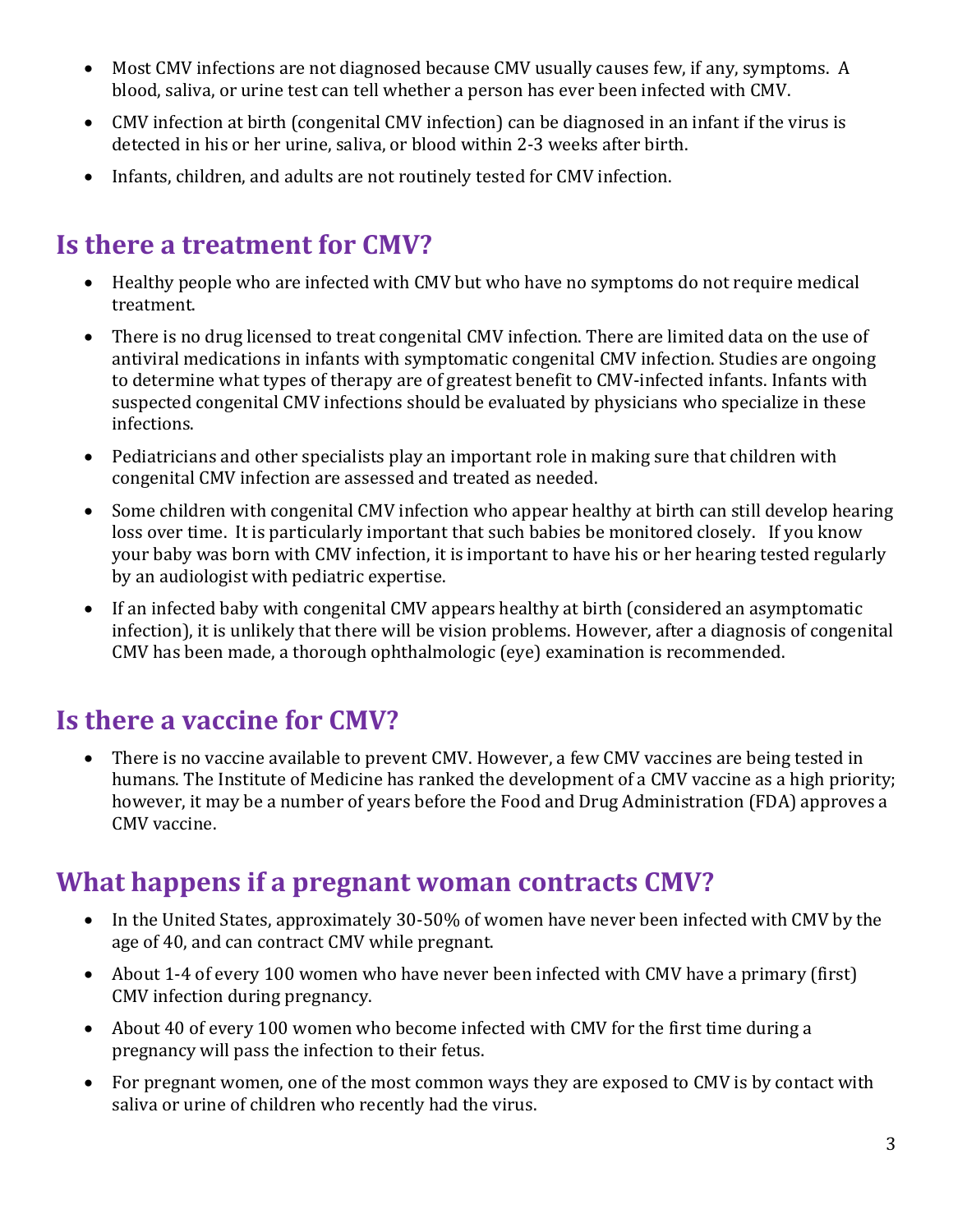- People who are infected with CMV can pass the virus for months after they first become infected. Studies in child care settings suggest that as many as 75% of toddler-aged children have CMV in their urine or saliva.
- When infected with CMV, most women have no symptoms, but some may have symptoms resembling mononucleosis or influenza. Women who develop a mononucleosis- or flu-like illness during pregnancy should consult their medical provider about possible CMV infection.
- If you find out that you became infected with CMV for the first time during your pregnancy, make sure your infant is tested for CMV as soon as he or she is born.
- If you have concerns about CMV infection and are pregnant or planning a pregnancy, talk with your healthcare provider.

# **Congenital CMV and Hearing Loss**

- When CMV infection occurs during a woman's pregnancy, the virus can be transmitted to the unborn infant and potentially damage the inner ear.
- Approximately 10% of the infants who have no visible symptoms of CMV (considered "asymptomatic" infection) at birth will end up having permanent hearing loss (PHL).
- There are three times as many children that are asymptomatic than symptomatic with CMV infection. In a large number of asymptomatic children with congenital CMV, hearing loss is the only sequelae (known abnormality).
- CMV is the most common cause of nonhereditary sensorineural hearing loss (SNHL) and is thought to account for 20% of all childhood hearing loss in Utah.
- SNHL from congenital CMV has variable presentations; about 50% will show unilateral impairment, about 50% will be bilateral. Some loss may affect all frequencies, others in just the high frequencies; variation in degree and configuration is common.
- Research has shown that more than 50% of children with congenital CMV pass their newborn hearing screening and go on to develop permanent hearing loss through their 6th year of life, as either late-onset or progressive hearing loss.
- Utah House Bill 81 mandates that newborns who fail their second newborn hearing screening should be referred to their pediatrician or primary care provider for congenital CMV testing; this testing should be done by three weeks of age to optimally diagnose this condition. Because of this, it is very important for a family to have chosen a primary care provider for their baby before his/her birth.
- A general recommendation for babies diagnosed with congenital CMV is to have a hearing assessment every three months in the first three years of life, and then every six months through age six years; however, each child should be considered on an individual basis as timing of assessments may need to be more frequent or altered based on antiviral therapy, rehabilitation needs, pediatric audiologist guidance, or parent concerns.